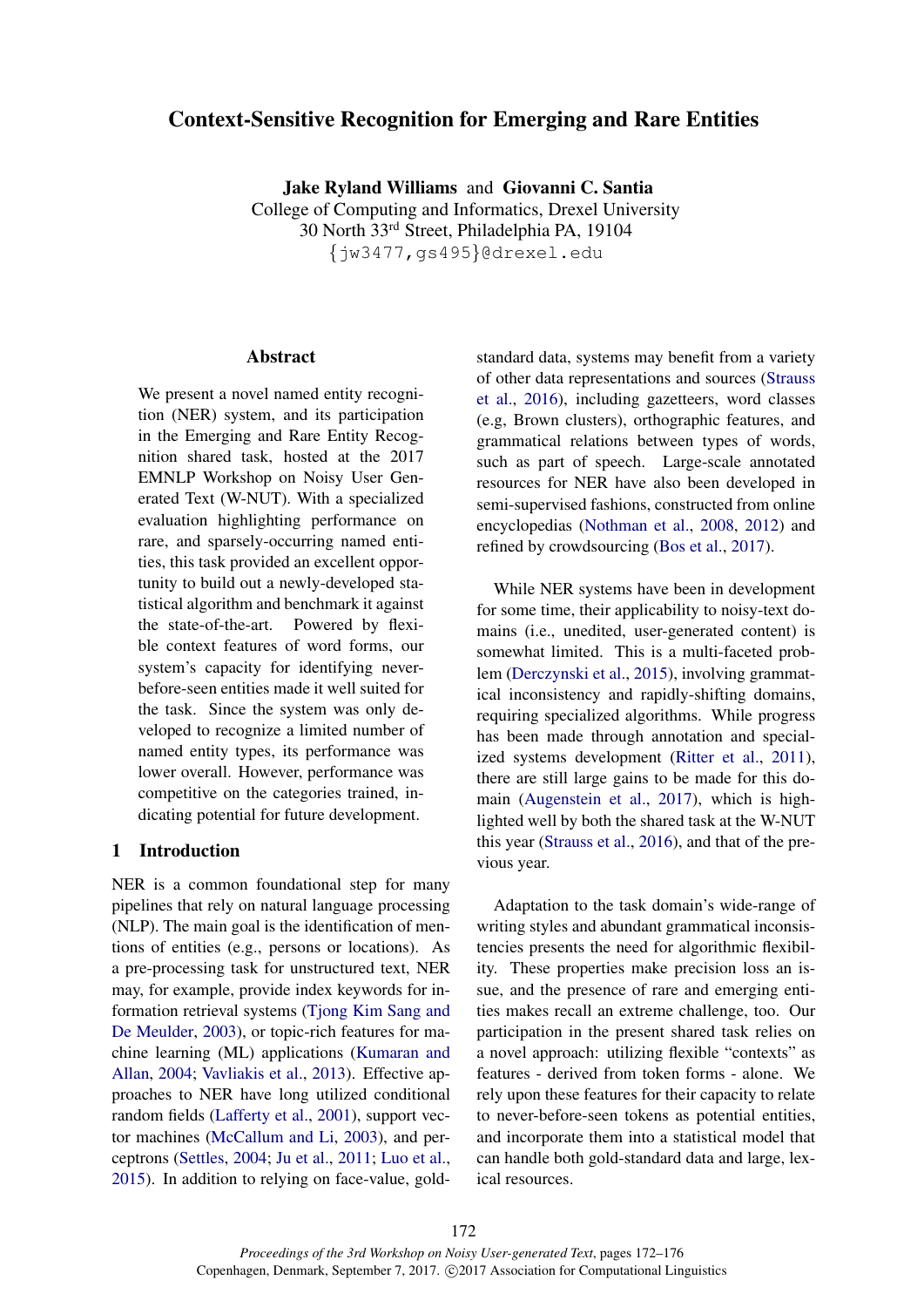## 2 Approach

#### 2.1 Shared Task Data

We began our approach by scoping the task data set composition. There were 6 named entity types: corporation, creative work, group, location, person, and product, which were a mapping down from 10 in the 2016 W-NUT Twitter NER Shared Task. A decomposition of the current shared task data (see Tab. 1) exhibits several important features. The proportion of unique entities out of all increased from about 80% to 90% from the training to the development and test sets. However, the training, development, and test sets all exhibited internal stability in the proportions of unique numbers for each type of named entity. In other words, no named entity type dropped out of proportion when considering unique forms. However, the focus on rare entities resulted in large increases in the percentage of the data occupied by the person category. These proportions and the availability of large-scale gazetteer data highlighted this type for the initial focus of our model's development.

## 2.2 System Design

#### 2.2.1 Previous Work

Context models are conditional statistical models whose features are derived from the structural patterns surrounding or within written language. We refer to context models that rely on exterior information as external context models, and those that rely on interior information as internal context models. For example, word-level context models applied to the text: "Out to lunch in New York City." might place the entity "New York City" in the external context "Out to lunch in \*.", or the internal context "New York \*" (in each case reserving \* as a wildcard).

Context models trace their roots to Shannon (1948), but have likewise seen recent attention (Piantadosi et al., 2011). They have been applied to both patterns of character appearance and word appearance, with the majority of attention directed towards word patterns and external models. In recent work by Williams et al. (2015a), an internal context model was used to identify missing multiword dictionary entries. We utilize this model here, but apply it at the character level so as to be able to identify both single snd multi-word named entities.

#### 2.2.2 Context-Sensitive NER

We represent a token,  $w$ , by its sequence of n characters:

$$
w=(l_1,l_2,\cdots,l_n),
$$

and define its set of  $2^{n-1}$  contexts,  $C_w$  by the corresponding removal patterns of contiguous subsequences. The context,  $c_{i\cdots j} \in C_w$ , defined by the removal of characters  $i$  through  $j$  is:

$$
c_{i\cdots j}=(l_1,\cdots,l_{i-1},\ast,\cdots,\ast,l_{j+1},\cdots,l_n).
$$

Despite execution at the sub-word level, this is precisely the same construction as in Williams et al. (2015a), which was used to compute likelihoods of dictionary definition.

For a given word, weighting across its contexts is accomplished as in Williams et al. (2015a), induced by a partition process (Williams et al., 2015b). However instead of dictionary definition, we use the context conditional probabilities to determine the likelihoods of named entity tags. For any word,  $w$ , and positive tag,  $t$  (e.g., B-location, I-person, B-group, etc.), a computed likelihood,  $L(t|C_w)$ , can be interpreted as "the likelihood of drawing a *t*-tagged word from the contexts of  $w$ ". Note that these likelihoods can be non-zero for words that were not present in training, and are higher for words that are similar to tagged words. For example, if  $w_1 = Larry$ ,  $w_2 = Harry$ , and only  $w_1$  appeared in a gold standard, with tag  $t =$ B-person,  $L(t|C_{w_2})$  would be elevated.

### 2.2.3 Entity Recognition

To handle entities composed of multiple words, e.g.,  $(w_1, w_2, \dots, w_k)$ , we assess a potential entity's membership to a particular type, e.g., "location", via the harmonic mean,  $\overline{L}(t_1, t_2, \dots, t_k | w_1, w_2, \dots, w_k)$ , of their component-word likelihood values, such that only the first word has the B-version tag  $(t_1)$  and all others have the I-version. A candidate is accepted if its likelihood mean is above a thresholds value, which is determined in optimization (see Sec. 4).

## 2.2.4 Conflict Resolution

A given word may fall within multiple predicted entities, both of different types and lengths. To resolve potential conflicts between predicted entities we establish precedence by accepting 1) predictions appearing first, over 2) longer predictions, over 3) predictions of higher likelihood.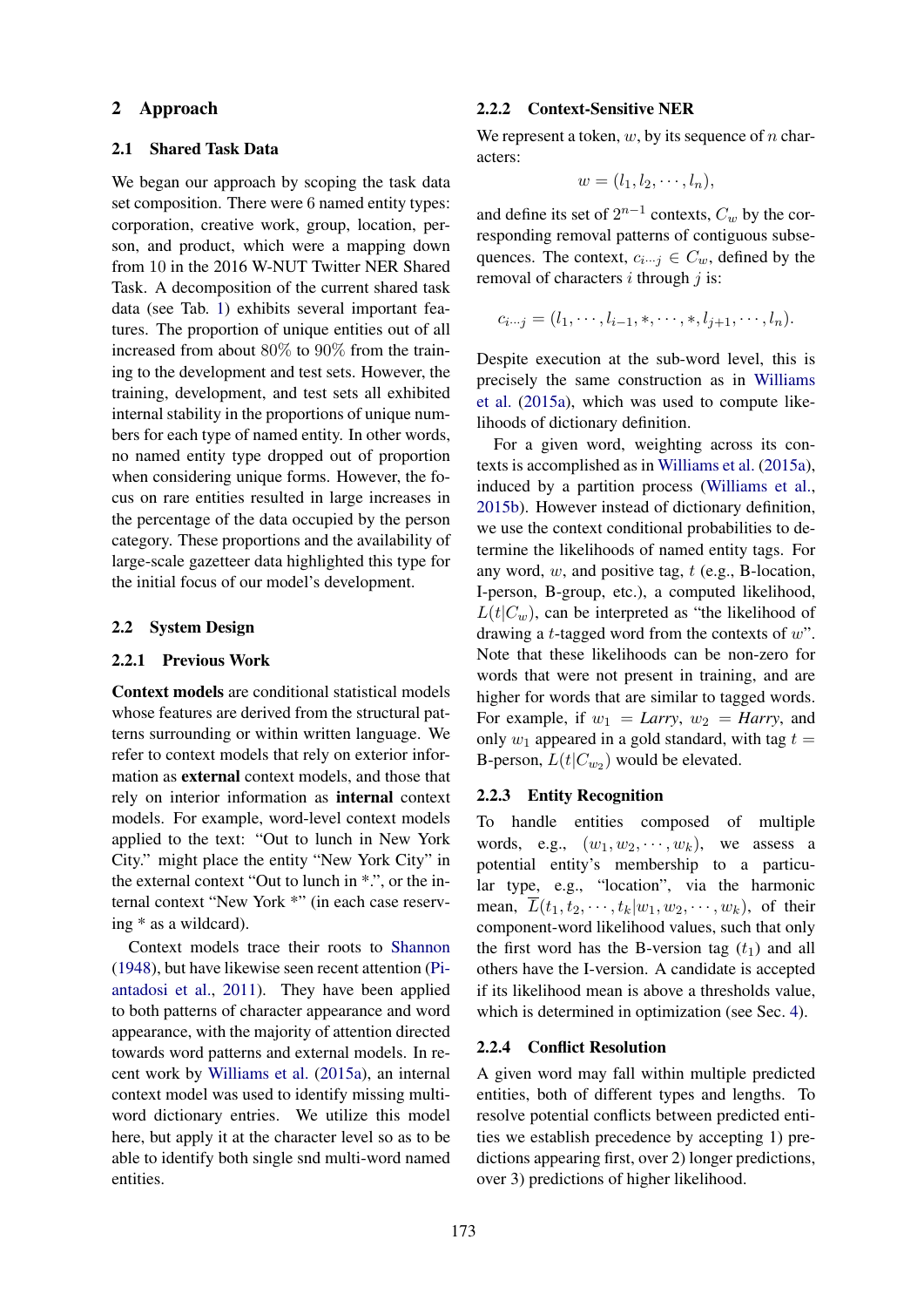| Category             |               | <b>Training</b> | <b>Development</b> |                | <b>Test</b>   |                |
|----------------------|---------------|-----------------|--------------------|----------------|---------------|----------------|
|                      | Total $(\% )$ | Unique $(\% )$  | Total $(\% )$      | Unique $(\% )$ | Total $(\% )$ | Unique $(\% )$ |
| Corporation          | 221 (11.19)   | 140(8.73)       | 34(4.07)           | 32(4.29)       | 69(6.63)      | 63(6.82)       |
| <b>Creative Work</b> | 140 (7.09)    | 127(7.92)       | 105(12.57)         | 101 (13.54)    | 141 (13.54)   | 135 (14.61)    |
| Group                | 264 (13.37)   | 231(14.4)       | 39(4.67)           | 38 (5.09)      | 151 (14.51)   | 131 (14.18)    |
| Location             | 538 (27.75)   | 434 (27.06)     | 74 (8.86)          | 68 (9.12)      | 138 (13.26)   | 114 (12.34)    |
| <b>Person</b>        | 660 (33.42)   | 546 (34.04)     | 469 (56.17)        | 398 (53.35)    | 441 (39.77)   | 363 (39.29)    |
| Product              | 142 (7.19)    | 126(7.86)       | 114 (13.65)        | 109(14.61)     | 128(12.3)     | 118 (12.77)    |
| All                  | 1975          | 1604            | 835                | 746            | 1041          | 924            |

Table 1: Description of shared-task data. Each of the Training, Development, and Test data are broken down by types of named entities (Corporation , Creative Work, Group, Location, Person, and Product), with counts and percents for the Unique and Total named entity forms present, in addition to total numbers of All named entities present.

#### 3 Materials

#### 3.1 Gold-Standard Data

In addition to the gold-standard data provided for the shared task (see Sec. 2.1 and Tab. 1) we utilize 1) all components of the W-NUT 2016 Twitter NER shared task (Strauss et al., 2016), 2) all components of the 2003 CONLL NER shared task (Tjong Kim Sang and De Meulder, 2003), 3) the WikiNER annotations (Nothman et al., 2008, 2012), and 4) the Groningen Meaning Bank (Bos et al., 2017). Each corpus required mapping its entity types to the six 2017 shared task types, and for data sets  $(2)$ ,  $(3)$ , and  $(4)$ , only mappings for the location and person types were deemed appropriate (geo-loc, facility, and loc to location, and per to person). However for data set (1), additional mappings were accepted from tvshow and movie to creative-work, sportsteam to group, and company to corporation.

# 3.2 Supplemental Lexica

To extend model training to as many forms as possible, supplemental lexica were incorporated from the gazetteer materials provided alongside the gold data from the W-NUT 2016 Twitter NER shared task. Only several gazetteers were incorporated into the final model: automotive.model and business.consumer product for the product type; firstname.5k, lastname.5000, people.family name, and people.person.filtered for the person type; and location.country for the location type. Each entry in a given gazetteer was treated as a weighted instance of its named entity type. Weights offset the extreme size of gazetteers in comparison to the gold standard data, and were determined as follows. For a given entity type, let  $x$  be the number of typed named entities in the gold standard training data, and  $y$  be the number of gazetteer entries. The type's gazetteer entries were then incorporated with weight  $x/y$ , and all O-tagged tokens were counted with weight 2.

#### 4 Optimization

Model development consisted of training on the gold-standard training data (see Sec. 2.1), in addition to the external gold standards (see Sec. 3.1), and the supplemental lexica (see Sec. 3.2). With the trained model, optimization was performed with respect to the development data set, which notably had a disproportionate representation of person entities. We determined thresholds for each of the entity types through separate optimizations. Given the brief timeline, these were conducted adaptively, optimizing thresholds for by-type  $F_1$ values, honing in by step sizes of 0.1, 0.01, and finally 0.001. Note that the optimization procedure exhibited no predictive power on entity types creating work and corporation, leading us to restrain our model from predicting those types. After final threshold parameters were determined, a final combined model (see Sec. 2.2.4) was allowed to train additionally on the development data set before being applied to the final test data set.

#### 5 Results

To understand our model's performance in the context of other systems, we provide a finegrained system evaluation across the entity types (see Tab. 2). This follows the specialized sharedtask evaluation method, focusing on precision, recall, and  $F_1$  with respect to unique named entity surface forms. On the primary categories in which our model made predictions (location and person), our model's performance was reasonably competitive, with high levels of precision. At location, our system outperformed two other models by overall  $F_1$ , and was in range of the other models with respect to the person type. For all other entity types,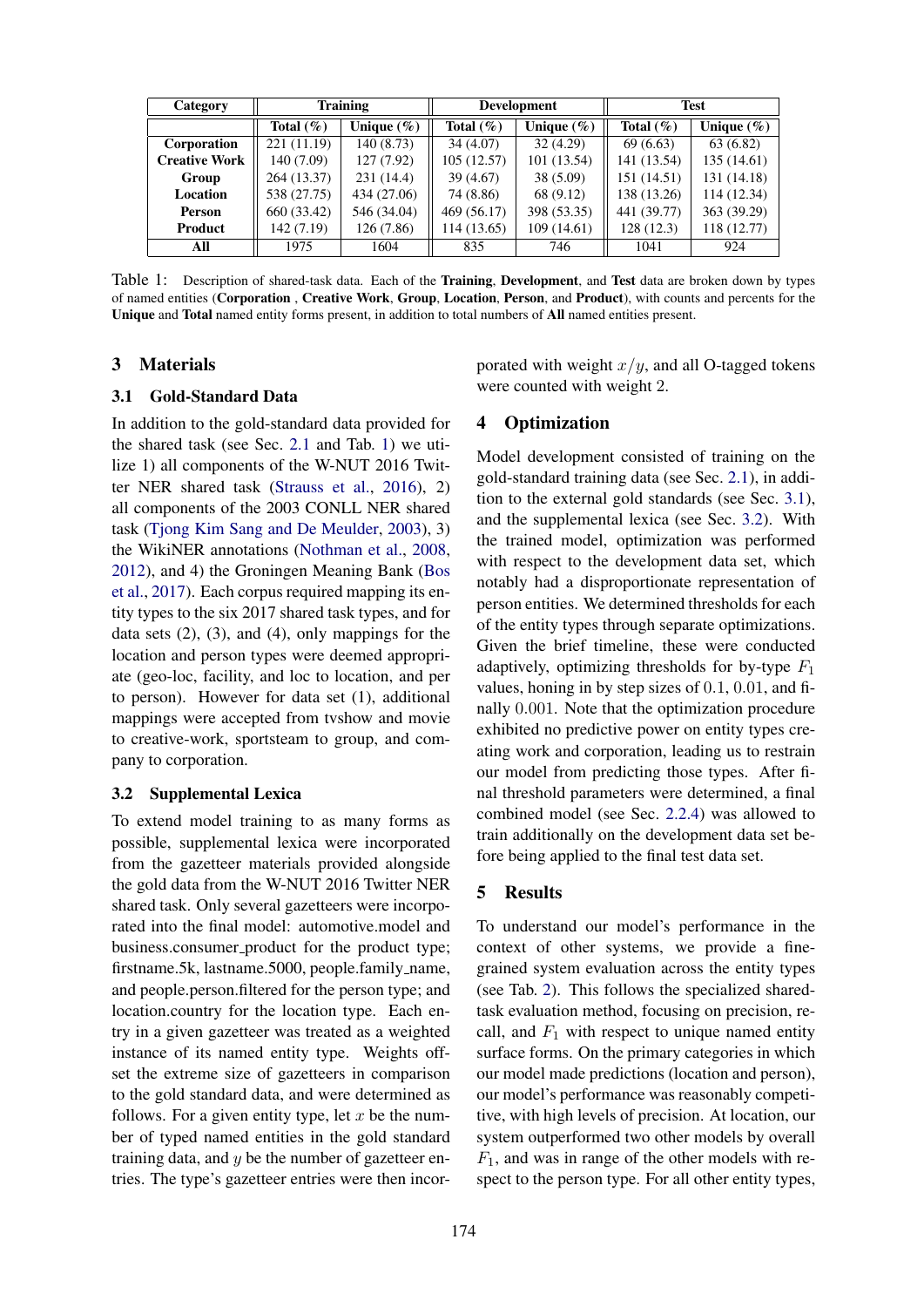| Category             | Arcada | Drexel-CCI | <b>FLYTXT</b> | <b>MIC-CIS</b> | SJTU-Adapt | <b>SpinningBytes</b> | <b>UH Ritual</b> |  |  |  |  |
|----------------------|--------|------------|---------------|----------------|------------|----------------------|------------------|--|--|--|--|
| <b>Precision</b>     |        |            |               |                |            |                      |                  |  |  |  |  |
| Corporation          | 20.37  | $\theta$   | 25.00         | 12.86          | 26.67      | 10.59                | 38.89            |  |  |  |  |
| <b>Creative Work</b> | 37.21  | $\Omega$   | 33.33         | 23.64          | 60.00      | 26.03                | 35.71            |  |  |  |  |
| Group                | 35.29  | $\Omega$   | 26.47         | 25.00          | 31.65      | 31.71                | 39.34            |  |  |  |  |
| <b>Location</b>      | 39.04  | 58.21      | 33.33         | 36.21          | 34.48      | 61.05                | 52.34            |  |  |  |  |
| <b>Person</b>        | 54.90  | 49.58      | 61.15         | 46.76          | 64.83      | 55.94                | 68.46            |  |  |  |  |
| <b>Product</b>       | 25.00  | 25.00      | 16.67         | 18.03          | 21.15      | 16.67                | 28.21            |  |  |  |  |
| All                  | 43.93  | 50.64      | 43.52         | 36.82          | 46.36      | 45.33                | 55.18            |  |  |  |  |
| Recall               |        |            |               |                |            |                      |                  |  |  |  |  |
| Corporation          | 32.83  | $\Omega$   | 12.70         | 14.29          | 19.05      | 14.29                | 22.22            |  |  |  |  |
| <b>Creative Work</b> | 11.85  | $\Omega$   | 12.59         | 9.63           | 2.22       | 14.07                | 7.41             |  |  |  |  |
| Group                | 18.32  | $\Omega$   | 13.85         | 20.61          | 19.08      | 9.92                 | 18.32            |  |  |  |  |
| <b>Location</b>      | 49.57  | 33.91      | 44.35         | 54.78          | 52.17      | 50.43                | 48.70            |  |  |  |  |
| Person               | 50.82  | 32.42      | 49.73         | 45.60          | 51.65      | 62.09                | 48.90            |  |  |  |  |
| <b>Product</b>       | 9.32   | 0.85       | 6.78          | 9.32           | 9.32       | 4.24                 | 9.32             |  |  |  |  |
| All                  | 32.83  | 17.06      | 30.45         | 31.21          | 32.29      | 35.64                | 31.64            |  |  |  |  |
| F1                   |        |            |               |                |            |                      |                  |  |  |  |  |
| Corporation          | 18.80  | $\theta$   | 16.84         | 13.53          | 22.22      | 12.16                | 28.28            |  |  |  |  |
| <b>Creative Work</b> | 17.98  | $\Omega$   | 18.28         | 13.68          | 4.29       | 18.27                | 12.27            |  |  |  |  |
| Group                | 24.12  | $\Omega$   | 17.09         | 26.87          | 23.81      | 15.12                | 25.00            |  |  |  |  |
| Location             | 43.68  | 42.86      | 38.06         | 43.60          | 41.52      | 55.24                | 50.45            |  |  |  |  |
| Person               | 52.78  | 39.2       | 54.85         | 46.18          | 57.49      | 58.85                | 57.05            |  |  |  |  |
| Product              | 13.58  | 1.64       | 9.64          | 12.29          | 12.94      | 6.76                 | 14.01            |  |  |  |  |
| All                  | 37.58  | 25.53      | 35.83         | 33.78          | 38.06.86   | 39.90                | 40.22            |  |  |  |  |

Table 2: Shared-task results. All precision, recall, and  $F_1$  values are computed with respect to unique entity forms, in accordance with the task specific evaluation.

our system performed poorly (although no predictions were made for the corporation and creative work categories). Notably, the only categories at which other teams performed consistently well were the person and location categories, with the main observation being low recall, rarely above 20%.

# 6 Discussion

For this shared task we developed and evaluated a novel NER algorithm that relies only on features derived from word forms. Despite having the lowest task evaluation scores, this model exhibited competitive performance at two of the largest categories. These two categories (person and location) had significant external data availabile (both gold standards and supplemental lexica), and exhibited the most promise during model optimization. The system's ability to perform competitively at these entity types appears to suggest that increased performance at the other types may be possible with the availability of other, categoryspecific and large-scale external resources.

We note that our model's optimization exhibited an extreme lack of predictive power at the corporation and creative work categories, which, in

addition to being affected by sparsity, may have also been affected by the lack of acceptable mappings from the external gold-standard resources into these categories. While lexical data were weighted to good effect (increased performance), the coverage of gold standard data only over the person and location entity types may have negatively impacted our system's ability to predict other types. Thus, a potential improvement for prediction of these types might be accomplished by applying a similar weighting scheme to the external gold-standard data. This leaves us with avenues for improvement, along with competitive, task-specific scores at the person and location categories; all of this, while relying on features derived only from word forms, points toward value in the continued development of context-sensitive NER for rare and emerging entities.

# Acknowledgments

The authors thank the shared-task organizers for their efforts in running this event, the anonymous reviewers for their thoughtful comments, and greatfully acknowledge support from the Drexel University College of Computing and Informatics and Department of Information Science.